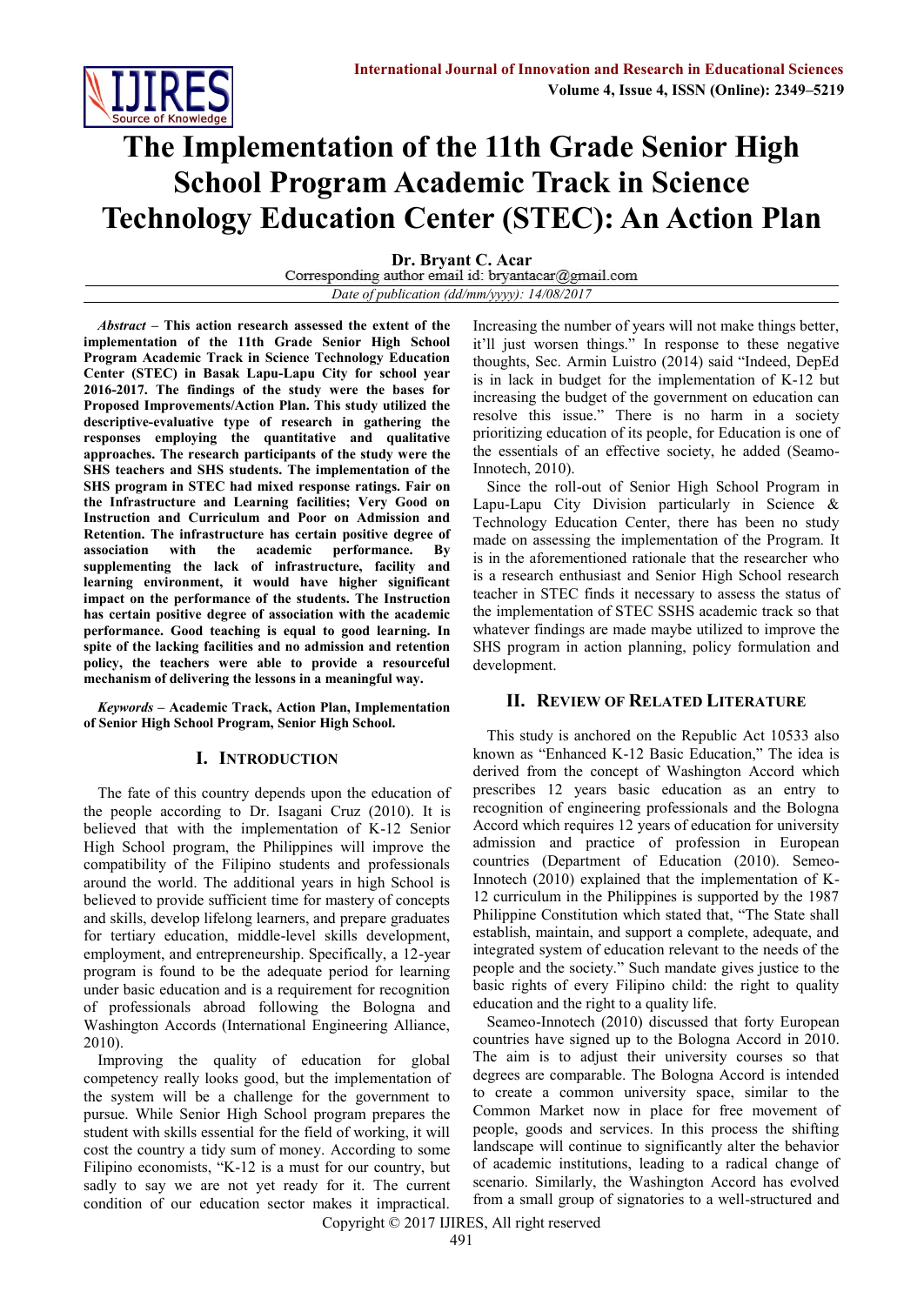

sought-after organization. As benefit of agreed standards, the Graduate Attributes are the consensus emerging from a long learning process and capture a common understanding of the globally-relevant outcomes. It is a systematic, theory-based understanding of the natural sciences applicable to the discipline, conceptually-based mathematics, numerical analysis, statistics and formal aspects of computer and information science to support analysis and modeling applicable to discipline, and a theory-based formulation of engineering fundamentals required in the engineering discipline

Cruz (2010) cited, "Almost everybody knows about the current education system that regulates the public schools". This system is already popularly known as the K-12 education. There are thirteen grades that make up the K-12 system starting from kindergarten up to twelfth grade, thus the name K (kindergarten) to 12 (12th grade). This kind of education system is not just applied in United States. Even those who are living in United Kingdom, Canada, and other parts of Europe use the K-12 at the same time. However, the K-12 system before is not what it is right now. It already went through a lot of changes since the US Department of Education was established in 1979. The said department has been doing this in order to meet the changing demands in the education. But regardless of the changes, one thing remains the same. The K-12 education still needs financial help especially the schools that are located in urban districts.

To ensure best implementation, the Department of Education has come up with modeling Senior High School (SHS) – part of the government initiative to identify best practices in the implementation of Grades 11 and 12 under the K to 12 Basic Education Program. From this DepEd can draw learning prior to the full implementation of K to 12 in 2016. "The insights we will gather will be very instrumental in ensuring a seamless transition from the current system", Luistro explained. (DepEd Press Release – September 25, 2012.)

K-12 program will bring big change in different schools and it needs support from the whole organization and therefore, everyone must be prepared to its implementation so that it will succeed. In the study of Weiner (2009), Organizational readiness for change is not only a multi-level construct, but a multi-faceted one. Specifically, organizational readiness refers to organizational members' change commitment and change efficacy to implement organizational change. Several points about this conceptual definition of organizational readiness for change merit discussion. First, organizational readiness for change is conceived here in psychological terms. Others describe organizational readiness for change in more structural terms, emphasizing the organization's financial, material, human, and informational resources.

Cruz (2010) mentioned that in the study conducted by Dr. Claire Sinnema (2010) of the University of Auckland in New Zealand she said, curriculum implementation does not occur in a bubble. Teaching and learning at the classroom level is nested within, and influenced by, the school, community and national educational context. The practices deemed important in the curriculum can be either

enabled or constrained by the conditions in place in each of those contexts. Just as the curriculum seeks to prepare students for lives that are profoundly different from the past, so too the curriculum requires a profound response. Implementation that goes beyond substituting language and altering paperwork, to profoundly changing and improving students' experience of teaching and learning, requires particular conditions. Preparedness or readiness to change what has been practice in the past must be considered to let the K-12 program in progress as quoted by Jennifer Walinga of the University of Victoria, change readiness demands that a person (leader or organizational member) is able to focus on his or her power to respond to the challenges of change rather than his or her power over the challenges of change or the change itself.

K-12 Basic Education Curriculum implementation is our first step towards progress and so that we will not be left behind by our neighboring countries in Asia and the rest of the world. Even though most of the Filipinos are competitors and would excel anywhere they go but we cannot deny the fact that our professionals here are not considered professionals abroad because of our ten year basic education which is considered insufficient, thus a 12 year program is found to be the adequate period for learning under basic education and is a requirement for recognition of professionals abroad like the Bologna and Washington Accords.

## **III. SCOPE AND LIMITATION**

This study utilized the descriptive-evaluative type of research in gathering the responses employing the quantitative and qualitative approaches. Science Technology Education Center (STEC), Basak, Lapu-Lapu City Senior High School Department was the main locale of the study. This action research was mainly focused to gather data on: profile of 11th Grade students and SHS teachers; assessed the extent of implementation on: Infrastructure, Learning Facilities and Environment; Curriculum Understanding and Course Offering; Instruction and classroom management; and Admission and Retention; compute for the significant relationships between the implementation of SHS and academic performance of the students. It also gathered a qualitative data through a Focus Group Discussion on some aspects that require elucidation and clarification.

# **IV. RESEARCH METHODOLOGY**

*Sampling*. The research participants of the study were the complete enumeration of (8) SHS teachers including the researcher and (167) SHS students enrolled in STEC for SY 2016-2017 for profiling purposes and measure the extent of implementation. However, only 10 Supreme Student Government Officers participated in Focus Group Discussion. The students are purposively selected due to their leadership and awareness of the SHS program.

*Research Procedure*. The researcher prepared the research design and tools to be utilized in the study Approval and recommendation from the principal was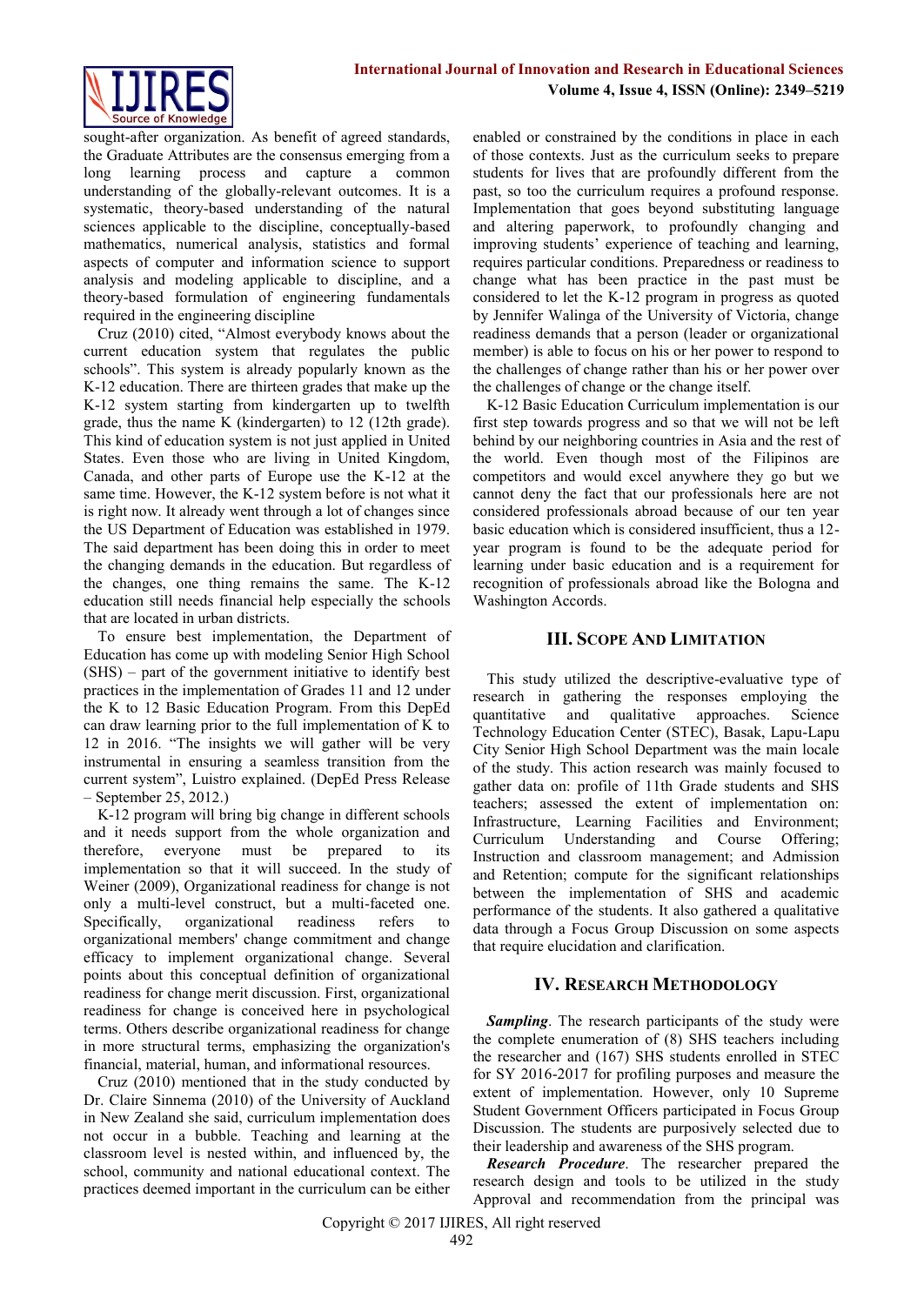

sought. The proposed title and design was submitted to the DepEd Division office for approval; upon approved, the Division released endorsement to the Regional Office for the BERF program. Upon approved by the Regional Office, the researcher started the research gathering. Validation of the instruments through the STEC SHS Master Teachers was sought. Orientation of the participants (by group, Students and SHS Teachers) was done. Profiling of the participants (167 Students and 8 SHS teachers, separately) was done. Answering and retrieval of the research tool on the extent of implementation (167 students and 8 teachers, separately) was done. Focus Group Discussion on some points of clarification (10 SSG Officers) was done. Tallying of results and treatment of data was done. Analysis and Interpretation of Data was done

*Ethical Issues*. The right to conduct the study was strictly adhered through the approval of the principal, approval of the Superintendent of the Division and approval of the Regional office under BERF guidelines. Orientation of the respondents both the students and the teachers was done, separately. In the orientation, the issue on confidentiality and anonymity was discussed requiring them not to write names on the tools but they were assigned with codes. For Qualitative data, an Informed Consent Form was accomplished prior to the Focus Group Discussion. For the secondary data on academic performance, a written permission was sought to the principal.

*Plan for Data Analysis*. The profile of the respondents was treated with Simple Percentage Formula. The Extent of the implementation of the SHS based on the area focused was treated through a weighted mean and descriptions (refer to appendices for the scoring and description). The test of relationship was treated through Pearson r correlation. The qualitative data was gathered through a focused group discussion and note taking. The responses were analyzed through themes and codes.

# **V. FINDINGS AND DISCUSSION**

#### *I. A. Profile of the SHS Faculty*

The SHS teachers of STEC have the educational requirement and competence to teach in Senior High School. They also have adequate relevant trainings to teach in the SHS. Most of these trainings are acquired from the previous work experience as University instructors. Some teachers have teaching experience in Junior High School, in Higher Education Institutions (University) and Industry experience.

#### *I. B. Profile of the SHS Students*

Out of 167 students enrolled in STEC for Q1-Q2, there are 2 sections of STEM strand and one section for the other 3 strands. More students from public schools were enrolled in STEC SHS. It is worthy to note that Babag NHS, STEC and Marigondon NHS are good feeder schools for STEC. Based on FGD, most of these students are from GT, SOF and Science classes. Their main reasons of choosing STEC are accessibility; the only public school to offer STEM and quality science school in Lapu-Lapu

City. In private schools, SACS and San Roque College de Cebu were the highest number of enrollees in private schools. Based on FGD, they chose STEC due to its known quality of teaching.

Majority of the students have very satisfactory average grades in 10th grade performance. It is also noteworthy that there are good numbers of students with outstanding academic performance.

In terms of the 11th grade academic performance in Q1- Q2, majority of the students have satisfactory grade. But it is noteworthy that there were good numbers of students who got very satisfactory and 20 students with grades of at least 90 were academic honors based on grade range. Based on FGD, most students are adjusting to the new environment and new subjects for Q1-Q2.

In terms of Retention rate for Q3-Q4, STEM strand was the most affected. Based on one-on-one assessment, around 20 students really expressed their intention to transfer since choosing STEM was more of their parent's choice and lack of understanding about STEM strand (some mistook it for a career in technical-vocational like SMAW).

#### *II. A. Infrastructure, Learning Facilities and Environment*

Mainly, there are areas that require immediate attention with poor evaluation by both students and teachers: Appropriate audio-visual rooms; laboratory intended for Science experiments; learning resource center/library; adequate drinking provision/washing facility; canteen space; ICT facility; computer facility for research; and study areas for students. On brighter aspects of learning environment, students acknowledged that there is a strong effort of the teachers to deliver and provide interactive learning opportunities that is respectful and conducive to students.

## *II. B. Curriculum Understanding and Course Offering*

The teachers have more than adequate knowledge on SHS Curriculum. This could be attributed to the MTOT organized by the Regional office early June and Late of August 2016. Most of the SHS teachers are also familiar of the curriculum due to their college teaching experience. Admittedly, Q1-Q2 are all core subjects which are fundamentally basic subjects in College.

#### *II. C. Instruction and Classroom Management*

The students recognized the effort of the teachers in providing the learning experience most conducive for the students to become independent and competent with the 21st century skills. Teachers were rated excellent in subject matter competency and very good in other aspects. *II. D. Admission and Retention Policy*

STEC does not have a retention policy for the SHS program. Currently, the STEC SHS program does not have any cut off grades or retention schemes for its students. There is also no admission policy that was adopted in accepting the current students of STEC. The students in STEC now are heterogeneous in nature. Hence, STEC will strictly adhere to the admission requirement set based on DO 55, Series 2016 for the incoming Grade 11 in 2017. This order was not adopted since it was early July which

Copyright © 2017 IJIRES, All right reserved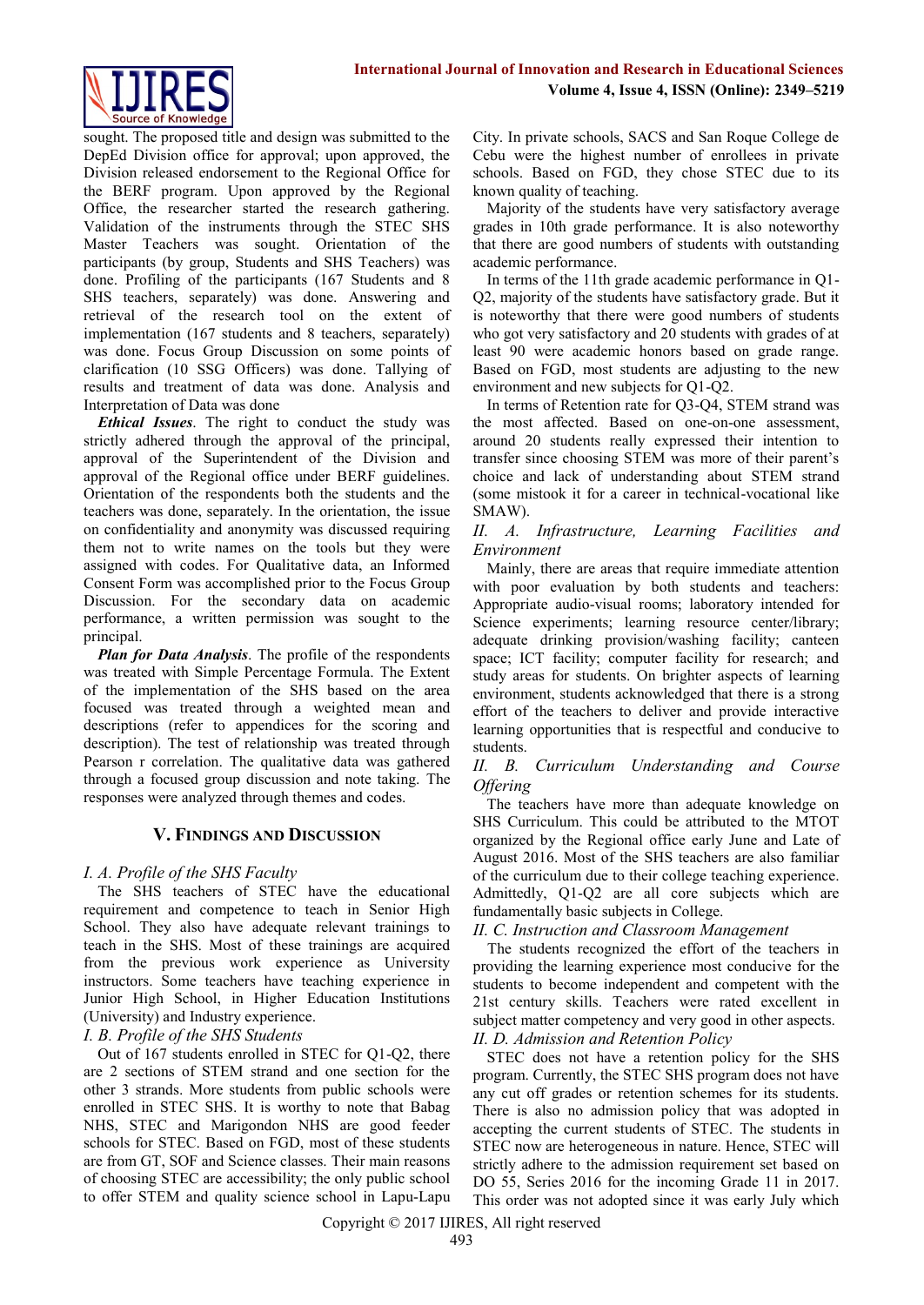

was late already for implementation. *III. Test of Relationship between Extent of Implementation of the SHS Program and Academic Performance of Gr 11 Students.*

The infrastructure has certain positive degree of association with the academic performance. By supplementing the lack of infrastructure, facility and learning environment, it would have significant impact on the performance of the students. The Instruction has certain positive degree of association with the academic performance. Good teaching is equal to good learning.

#### **VI. CONCLUSION**

1. The implementation of the SHS program in STEC had mixed response ratings. Fair on the Infrastructure and Learning facilities; Very Good on Instruction and Curriculum and Poor on Admission and Retention.

2. The SHS students in STEC are heterogeneous. Majority comes from public schools and some are academic achievers. The academic performance of the students is Satisfactory.

3. The infrastructure has certain positive degree of association with the academic performance. By supplementing the lack of infrastructure, facility and learning environment, it would have higher significant impact on the performance of the students. Provision of learning facilities: learning resource center, library, laboratory, ICT room, computers, study area, adequate classroom space (student ratio) would surely render better effect to students' performance.

4. The Instruction has certain positive degree of association with the academic performance. Good teaching is equal to good learning. In spite of the lacking facilities and no admission and retention policy, the teachers were able to provide a resourceful mechanism of delivering the lessons in a meaningful way.

#### **VI. RECOMMENDATIONS**

Based on the Areas of Implementation, the recommendations are covered in the proposed Action Plan. However, in the research process, if there is a replication of the study, the researcher recommends the following:

1. The response of the SHS teachers is through the questionnaires. They could have been part of the FGD or at least a separate FGD for them. For this research their remarks (explanation) on the tool for a rating of 1 or 5 was considered sufficient. The number of SHS teachers was also manageable and somehow there was no significant difference in the response based on the rating.

2. The tool on Instruction and Management could have been the Demo Teaching Rubrics based on the DO 3 s 2016 Hiring Guidelines for SHS Teachers Effective 2016- 2017. But the realization and suggestion was late since the tool was already administered to the students.

3. The rating of the principal and Master teachers could have been part of the rating for Instruction and Classroom management. However, due to the differences of the area being covered, the researcher noted not to use the evaluation.

4. The research covered the entire 167 students minus those who were absent during the time of administration. But for replication covering big population (more than 300), the researcher can use random sampling or systematic random sampling.

#### **ACKNOWLEDGMENT**

The author would like to thank the people who has been a back load of support in making this Action Research possible and doable. His colleagues in STEC SHS who patiently answered the tools. His students who were involved in the research and who spared time for the FGD. The Schools Division Superintendent who believed in him and supported the endeavor until its accomplishment. To DepEd Region VII for the BERF funding. And to his mother whose love is so unconditional and has inspired him to continue his passion for teaching.

#### **REFERENCES**

- [1] Cruz, D. I. (2010, September 28). Presentation Notes for K-12. K-12, pp. 44-46.
- [2] Cruz, I. (2010, September 30). Changing the curriculum. The PhilippineStar. Retrieved August 18, 2016, from http://www.philstar.com/Article.aspx?articleId=616556&publica tionSubCategoryId=442
- [3] Department of Education. (2015, October 29). Guidelines on Implementation of SHS Prorgam. Retrieved July 25, 2016, from Retrieved from [https://www.google.com.ph/search?sclient=psyab&biw=1252&b](https://www.google.com.ph/search?sclient=psyab&biw=1252&bih=602&noj=1&q=deped+order+51+s.+2015&oq=deped+order+51&gs_l=serp.1.0.0l2j0i22i30l8.43080.47983.1.50894.52.17.1.0.0.0.793.2711.32j1j0j2.5.0....0...1c.1.64.serp..46.6.2726...46j33i13) [ih=602&noj=1&q=deped+order+51+s.+2015&oq=deped+order+](https://www.google.com.ph/search?sclient=psyab&biw=1252&bih=602&noj=1&q=deped+order+51+s.+2015&oq=deped+order+51&gs_l=serp.1.0.0l2j0i22i30l8.43080.47983.1.50894.52.17.1.0.0.0.793.2711.32j1j0j2.5.0....0...1c.1.64.serp..46.6.2726...46j33i13) [51&gs\\_l=serp.1.0.0l2j0i22i30l8.43080.47983.1.50894.52.17.1.0.](https://www.google.com.ph/search?sclient=psyab&biw=1252&bih=602&noj=1&q=deped+order+51+s.+2015&oq=deped+order+51&gs_l=serp.1.0.0l2j0i22i30l8.43080.47983.1.50894.52.17.1.0.0.0.793.2711.32j1j0j2.5.0....0...1c.1.64.serp..46.6.2726...46j33i13)  $0.0.793.2711.32$ j $1$ j $0$ j $2.5.0$ .... $0$ ...1c.1.64.serp..46.6.2726...46j33i1 [3.](https://www.google.com.ph/search?sclient=psyab&biw=1252&bih=602&noj=1&q=deped+order+51+s.+2015&oq=deped+order+51&gs_l=serp.1.0.0l2j0i22i30l8.43080.47983.1.50894.52.17.1.0.0.0.793.2711.32j1j0j2.5.0....0...1c.1.64.serp..46.6.2726...46j33i13)
- [4] Department of Education. (2010a, November 2). Briefer on the enhanced K+12 basic education program. Retrieved August 18, 2016,from [http://www.gov.ph/2010/11/02/briefer-on-the](http://www.gov.ph/2010/11/02/briefer-on-the-enhanced)[enhanced](http://www.gov.ph/2010/11/02/briefer-on-the-enhanced) -k12-basic-education-program/80
- [5] K-12 Education Reform Department of Education. (2010b, October 5). Discussion paper on the enhanced K+12 basic education program. Retrieved August 18, 2016, from <http://www.deped.gov.ph/cpanel/uploads/> issuanceImg/K12new.pdf
- [6] Education act of 1982. (1982, September 11). Philippines. (Batas Pambansa Bilang 232: An Act Providing for the Establishment and Maintenance of an Integrated System of Education) von Amsberg, J. (2003). Regaining an educational advantage – Investing in the Philippines' economic future. World Bank. (Discussion Brief)
- [7] Education, D. O. (2012, october 5). Discussion paper. Retrieved July 20, 2016, from DepEd Discussion: http://ceap.org.ph/upload/download/201210/17115829500\_1.pdf.
- [8] International Engineering Alliance. (2010, September nd). The Washington Accord. Retrieved August 4, 2016, from Education Web: http://www.washingtonaccord.org/Washington-Accord/FAQ.cfm.
- [9] Republic Act 10533. (2013). Enhanced Basic Education Act of 2013. Manila: Philippine Republic.
- [10] Seameo-Innotech. (2010). Additional Years in Philippine Basic Education: Rationale and Legal Bases. Presentation to the Department of Education (pp. 98-105). Quezon City: DepEd.
- [11] R. J. Vidmar. (1992, August). On the use of atmospheric plasmas as electromagnetic reflectors. *IEEE Trans. Plasma Sci.* [Online]. 21(3). pp. 876—880. Available: <http://www.halcyon.com/pub/journals/21ps03-vidmar> (8)